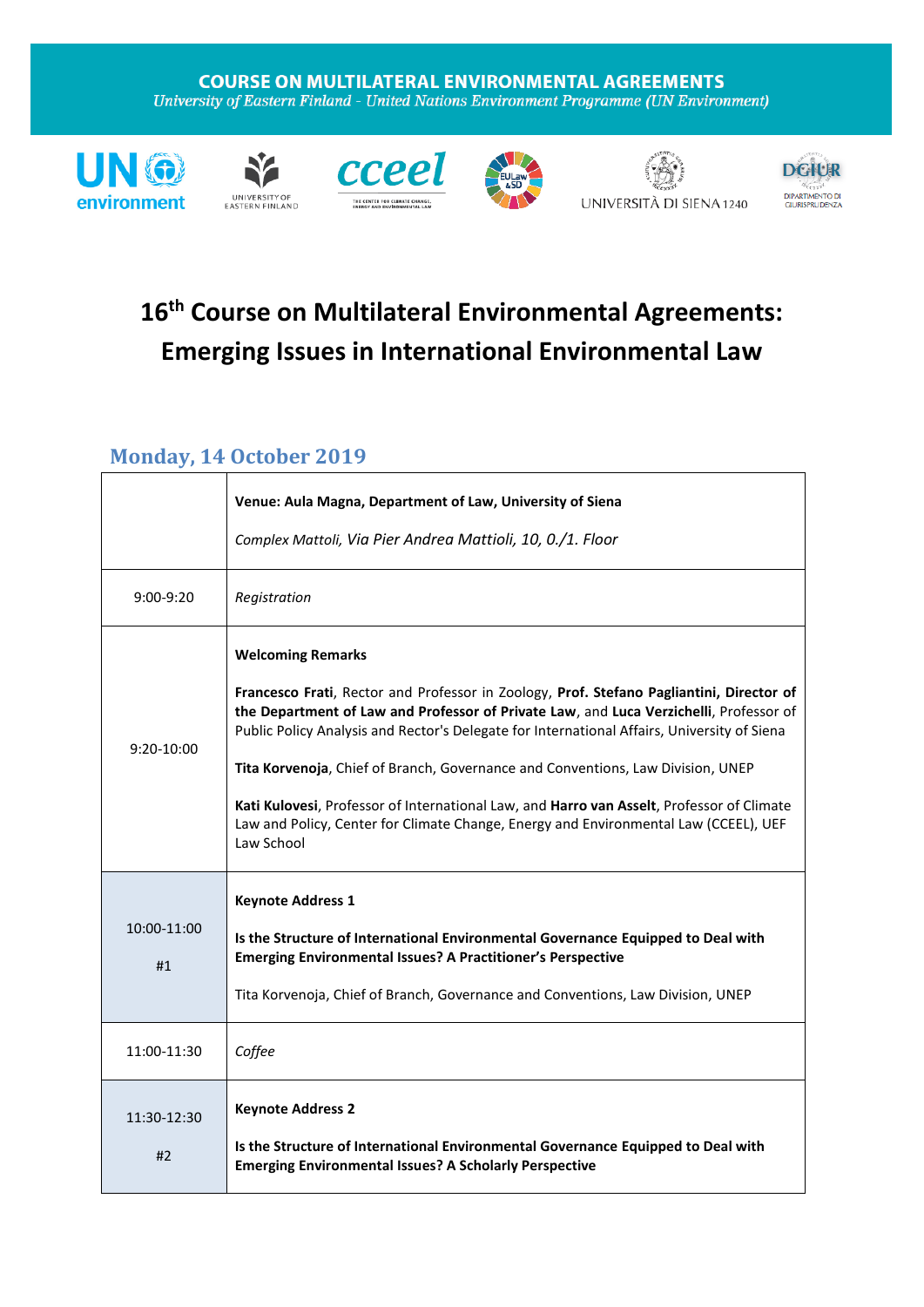|                   | Elisa Morgera, Professor of Global Environmental Law, University of Strathclyde |
|-------------------|---------------------------------------------------------------------------------|
| 12:30-13:30       | Lunch                                                                           |
| 13:30-14:15       | <b>Introduction to Course Participants and Resource Persons</b>                 |
| 14:15-14:30       | Group photo of the 2019 Course                                                  |
| 14:30-15:00       | Coffee                                                                          |
| 15:00-17:15<br>#3 | <b>Introductory Exercise</b>                                                    |
| 19:30             | Welcoming dinner at Ristorante Gallo Nero, Via del Porrione 65/67               |

## **Tuesday, 15 October 2019**

|                   | Venue: Sala Consiliare, Department of Law, University of Siena<br>4. Floor                                                                                                     |
|-------------------|--------------------------------------------------------------------------------------------------------------------------------------------------------------------------------|
| 10:00-11:00<br>#4 | <b>Introduction to MEA Negotiations</b><br>Tita Korvenoja, Law Division, UNEP                                                                                                  |
| 11:00-11:30       | Coffee                                                                                                                                                                         |
| 11:30-13:00       | <b>Introduction to MEA Negotiations (continued)</b><br>Tita Korvenoja, Law Division, UNEP                                                                                      |
| 13:00-14:00       | Lunch                                                                                                                                                                          |
| 14:00-15:30<br>#5 | Emerging Issues in International Environmental Law: The Role of UNEA<br>Franz Perrez, Head, International Affairs Division, Federal Office for the Environment,<br>Switzerland |
| 15:30-16:00       | Coffee                                                                                                                                                                         |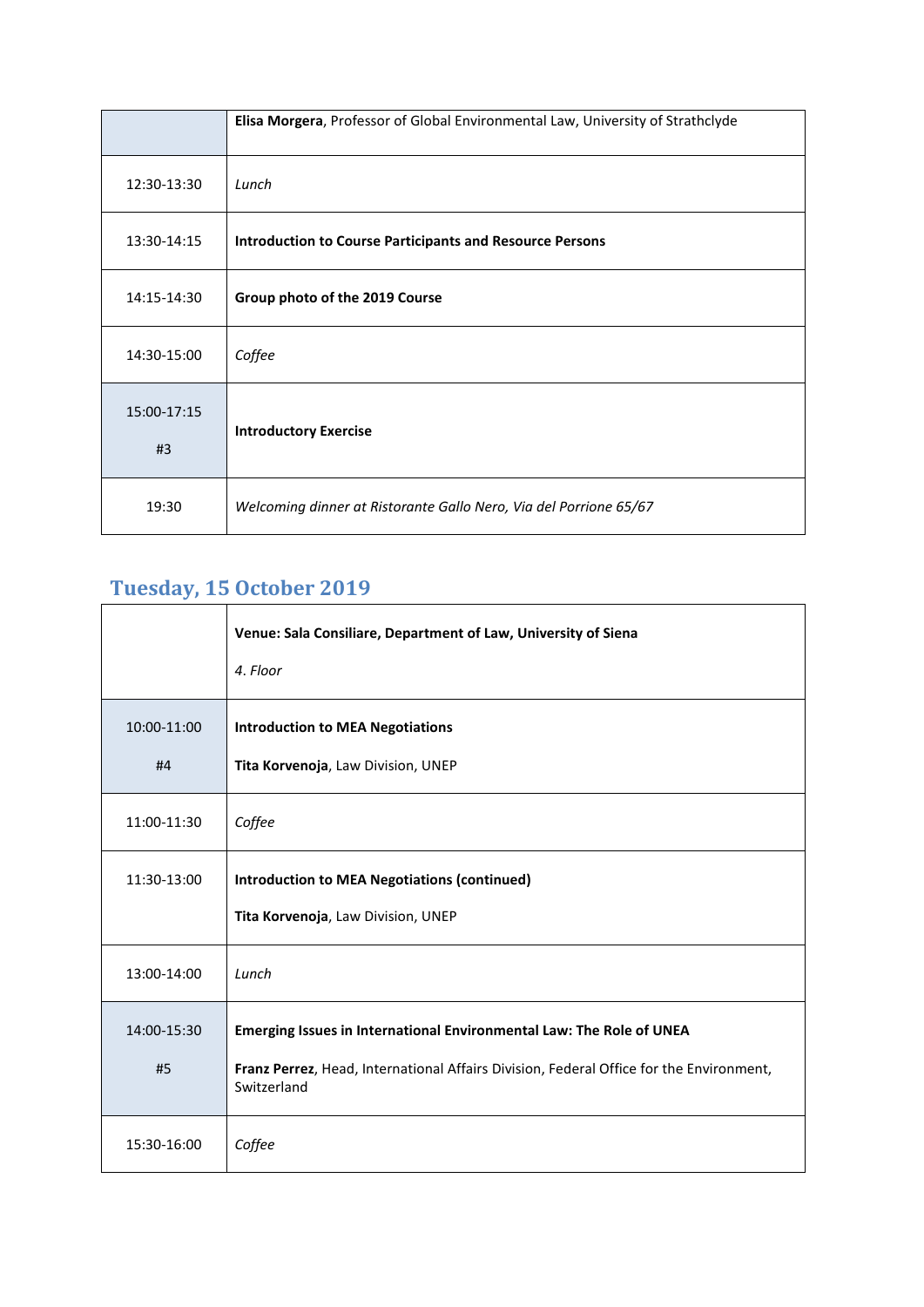| 16:00-17:00<br>#6 | Group Exercise: Emerging Issues in International Environmental Law                                                                                    |
|-------------------|-------------------------------------------------------------------------------------------------------------------------------------------------------|
| 17:00-17:15       | Introduction to the UEF-UN Environment Course Review<br>Seita Romppanen, Senior Lecturer on International Environmental Law, CCEEL, UEF Law<br>School |

 $\overline{\phantom{0}}$ 

# **Wednesday, 16 October 2019**

|                    | Venue: Sala Consiliare, Department of Law, University of Siena                                                                                                                                                                                                                 |
|--------------------|--------------------------------------------------------------------------------------------------------------------------------------------------------------------------------------------------------------------------------------------------------------------------------|
| 09:30-10:30<br>#7  | Marine Biodiversity of Areas Beyond National Jurisdiction: Overview of the<br><b>Negotiations</b><br>Charlotte Salpin, Legal Officer, UN Division for Ocean Affairs and Law of the Sea                                                                                         |
| 10:30-11:00        | Coffee                                                                                                                                                                                                                                                                         |
| 11:00-12:30<br>#8  | Discussion: Options for Protecting Marine Biodiversity of Areas Beyond National<br><b>Jurisdiction</b><br>Charlotte Salpin, Legal Officer, UN Division for Ocean Affairs and Law of the Sea<br>Elisa Morgera, Professor of Global Environmental Law, University of Strathclyde |
| 12:30-13:30        | Lunch                                                                                                                                                                                                                                                                          |
| 13:30-14:30<br>#9  | <b>Emerging Issues in International Biodiversity Law and Governance</b><br>Worku Damena Yifru, Senior Legal Officer, Convention on Biological Diversity (CBD)<br>Secretariat                                                                                                   |
| 14:30-15:00        | Coffee                                                                                                                                                                                                                                                                         |
| 15:00-16:00<br>#10 | Planetary Boundaries and International Environmental Law: How to Strengthen<br>Synergies Between Multilateral Environmental Agreements<br>Dario Piselli, Researcher and PhD candidate, Graduate Institute Geneva/University of<br>Siena                                        |
| 16:00-17:00        | Interactive Discussion on Emerging Issues in International Biodiversity Law                                                                                                                                                                                                    |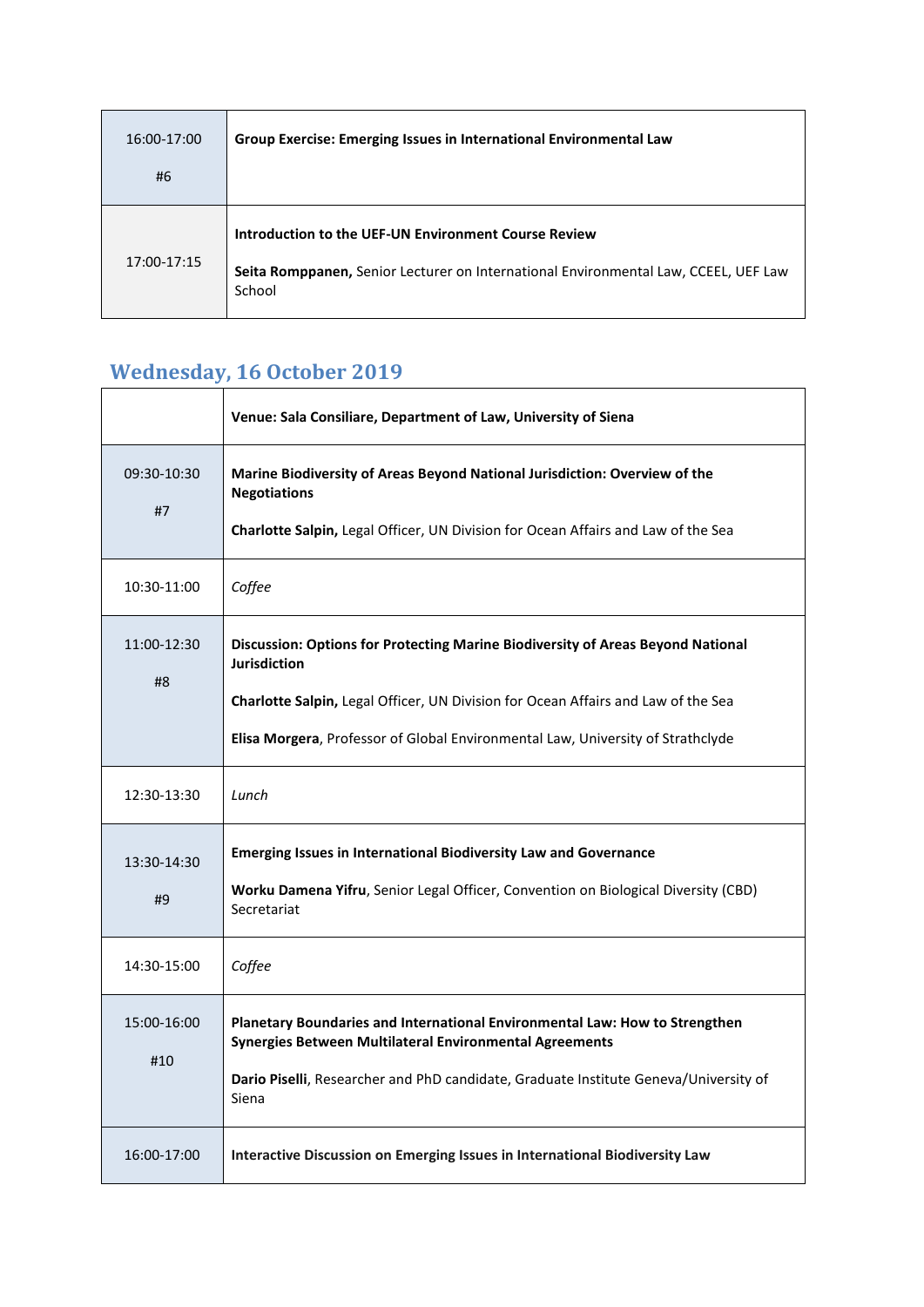| #11 | Led by Eugenia Recio, PhD candidate, CCEEL, UEF Law School; Elisa Morgera, University |
|-----|---------------------------------------------------------------------------------------|
|     | of Strathclyde, and Dario Piselli, Researcher and PhD candidate, Graduate Institute   |
|     | Geneva/University of Siena                                                            |
|     |                                                                                       |

## **Thursday, 17 October 2019**

|             | Venue: Sala Consiliare, Department of Law, University of Siena |
|-------------|----------------------------------------------------------------|
| 10:00-11:00 | <b>Introduction to MEA negotiating exercise</b>                |
| #12         | Kati Kulovesi and Harro van Asselt, CCEEL, UEF Law School      |
| 11:00-11:30 | Coffee                                                         |
| 11:30-13:15 | <b>Negotiating International Agreements</b>                    |
| #13         | Susan Biniaz, Visiting Lecturer, Yale University               |
| 13:15-14:15 | Lunch                                                          |
| 14:15-15:30 | <b>Negotiating International Agreements</b>                    |
|             | Susan Biniaz, Visiting Lecturer, Yale University               |
| 15:30-16:00 | Coffee                                                         |
| 16:00-17:30 | <b>Negotiating International Agreements</b>                    |
|             | Susan Biniaz, Visiting Lecturer, Yale University               |

### **Friday, 18 October 2019**

|                     | Venue: Sala Consiliare, Department of Law, University of Siena                                                               |
|---------------------|------------------------------------------------------------------------------------------------------------------------------|
| $10:0-12:00$<br>#14 | <b>Gaps in International Environmental Law</b><br><b>Christina Voigt, Professor of International Law, University of Oslo</b> |
| 12:00-13:00         | Lunch                                                                                                                        |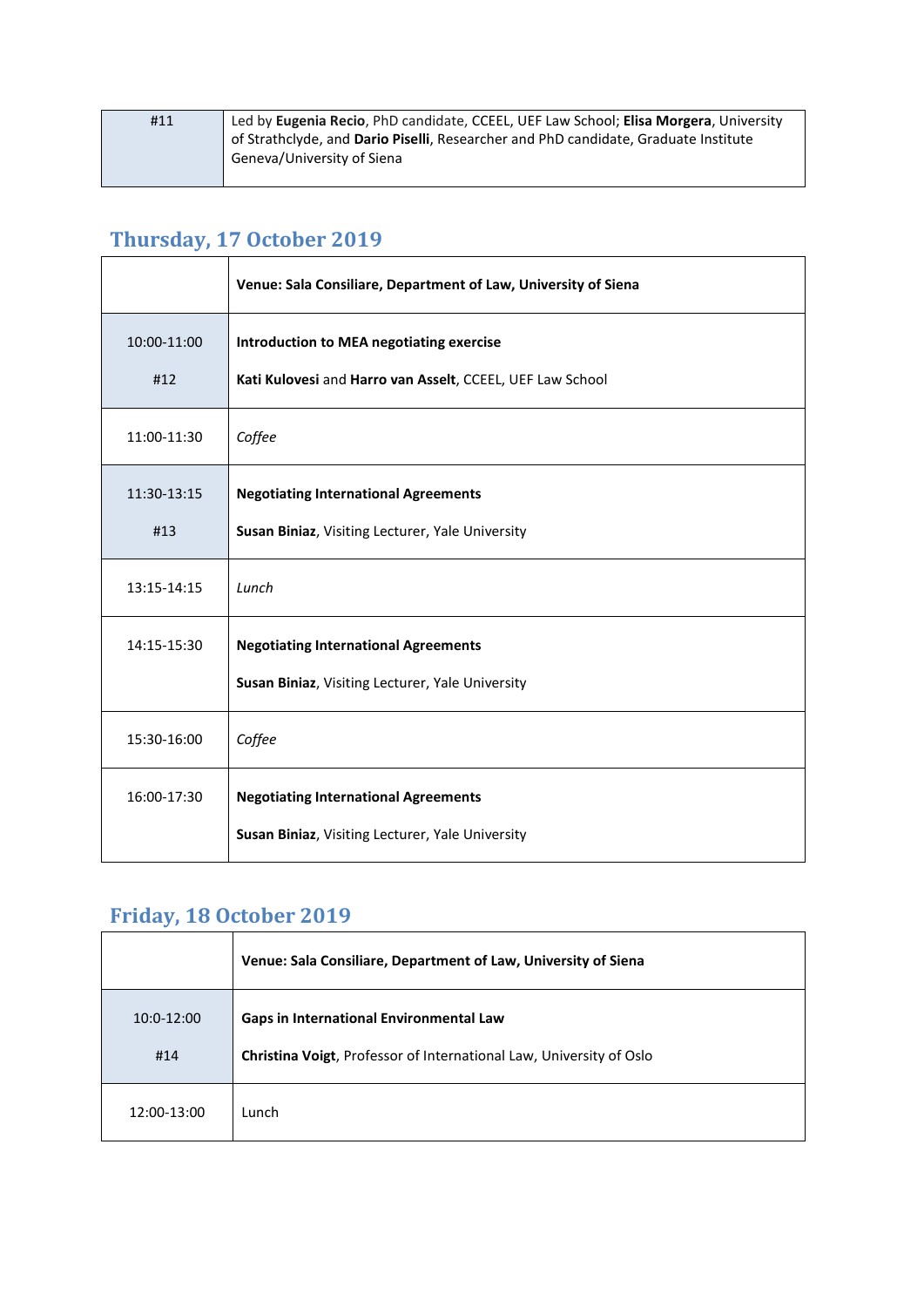| 13:00-14:30<br>#16 | Emerging issues in international chemicals law and the post-2020 chemicals agenda<br>Jacqueline Alvarez, Head, Knowledge and Risk Unit, Chemicals and Health Branch,<br>Economy Division, UNEP                                                                                                        |
|--------------------|-------------------------------------------------------------------------------------------------------------------------------------------------------------------------------------------------------------------------------------------------------------------------------------------------------|
| 14:30-15:00        | Coffee                                                                                                                                                                                                                                                                                                |
| 15:00-16:30<br>#17 | Roundtable: Next Stop, Stockholm+50: How to Strengthen International<br><b>Environmental Law and Governance?</b><br>Panelists:<br>Susan Biniaz, Visiting Lecturer, Yale University<br>Francesco Francioni, Professor (emeritus), European University Institute<br>Christina Voigt, University of Oslo |
| 19:30              | Dinner at La Compagnia dei Vinattieri, Via delle Therme 79                                                                                                                                                                                                                                            |

#### **Saturday, 19 October 2019**

|                    | Venue: Sala Consiliare, Department of Law, University of Siena                                                |
|--------------------|---------------------------------------------------------------------------------------------------------------|
| 10:00-11:00<br>#18 | Geo-engineering<br><b>Susan Biniaz, Visiting Lecturer, Yale University</b>                                    |
| 11:00-11:30        | Coffee                                                                                                        |
| 11:30-13:00<br>#19 | <b>Short-lived Climate Pollutants</b><br>Kati Kulovesi, Professor of International Law, CCEEL, UEF Law School |
| 13:30-14:30        | Lunch                                                                                                         |
| 15:00-17:30        | Cultural Sienese Walking Tour and Toscana Cake Tasting                                                        |

### **Sunday, 20 October 2019**

*Free day*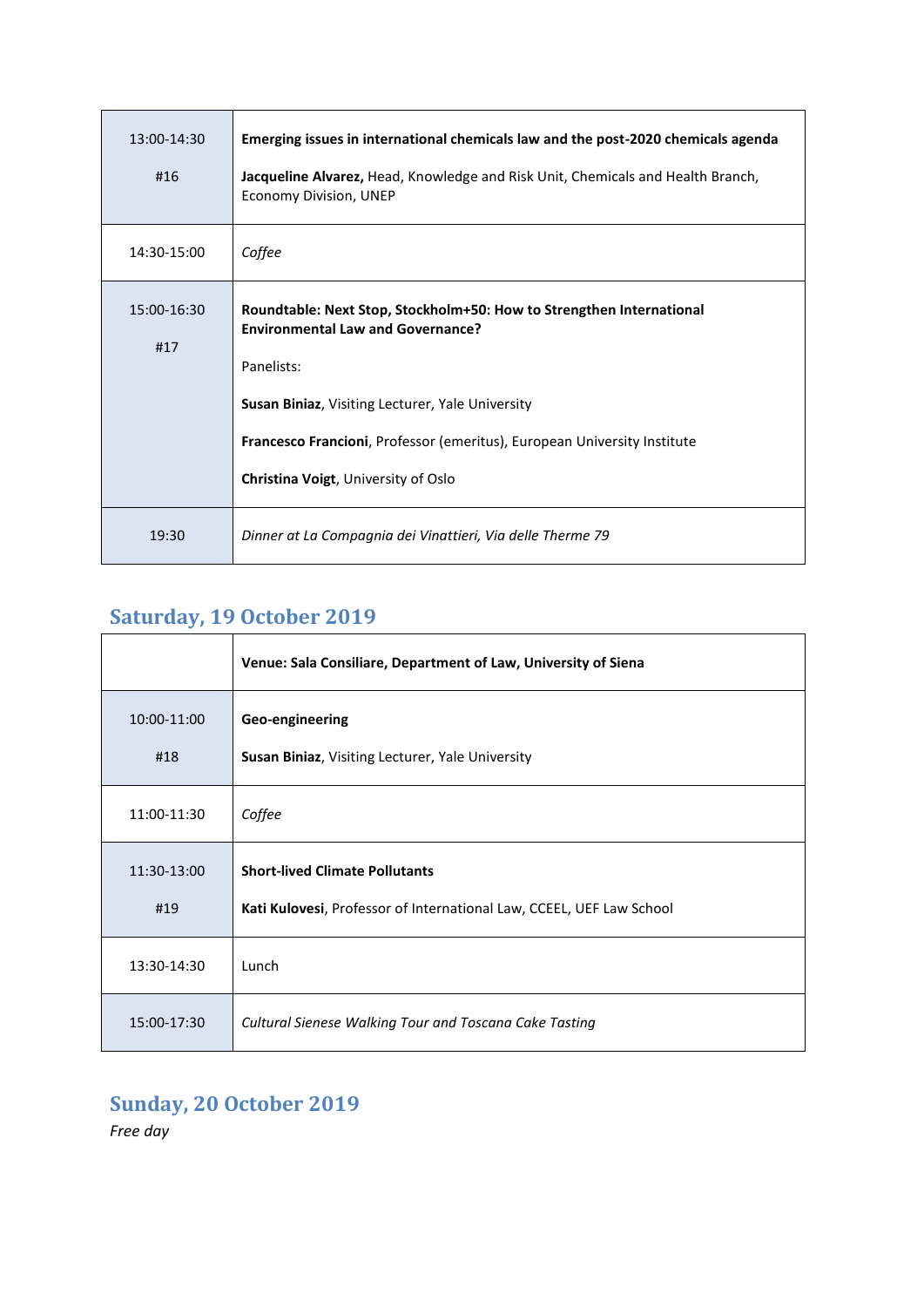#### **Monday, 21 October 2019**

|                    | Venue: Sala Conferenze, Department of Law, University of Siena<br>3. Floor                                                                                                                                                             |
|--------------------|----------------------------------------------------------------------------------------------------------------------------------------------------------------------------------------------------------------------------------------|
| 10:30-12:00<br>#21 | The Emerging Role of Non-State Actors and Subnational Authorities in International<br><b>Environmental Governance</b><br>Sander Chan, Senior Researcher, German Development Institute; Adjunct Professor,<br><b>Utrecht University</b> |
| 12:00-13:30        | Lunch                                                                                                                                                                                                                                  |
| 13:30-14:30<br>#22 | The Role of the Private Sector in Addressing Emerging Issues in International<br><b>Environmental Governance</b><br>David Wei, Director, Climate, BSR (via videoconference)                                                            |
| 14:30-15:00        | Coffee                                                                                                                                                                                                                                 |
| 15:00-16:00<br>#23 | The Contribution of the SDGs to the Implementation of MEAs and International<br><b>Environmental Law</b><br>Massimiliano Montini, Associate Professor of European Union Law, University of Siena                                       |
| 16:00-17:00        | <b>Negotiation Exercise: Informal Meetings</b>                                                                                                                                                                                         |

### **Tuesday, 22 October 2019**

|             | Venue: Sala Consiliare, Department of Law, University of Siena                                                         |
|-------------|------------------------------------------------------------------------------------------------------------------------|
| 10:00-11:00 | <b>Negotiation Exercise</b>                                                                                            |
| #25         | Harro van Asselt, Kati Kulovesi, and Eugenia Recio, CCEEL, UEF Law School; Elisa<br>Morgera, University of Strathclyde |
| 11:00-11:30 | Coffee                                                                                                                 |
| 11:30-12:30 | <b>Negotiation Exercise (continued)</b>                                                                                |
| 12:30-13:30 | Lunch                                                                                                                  |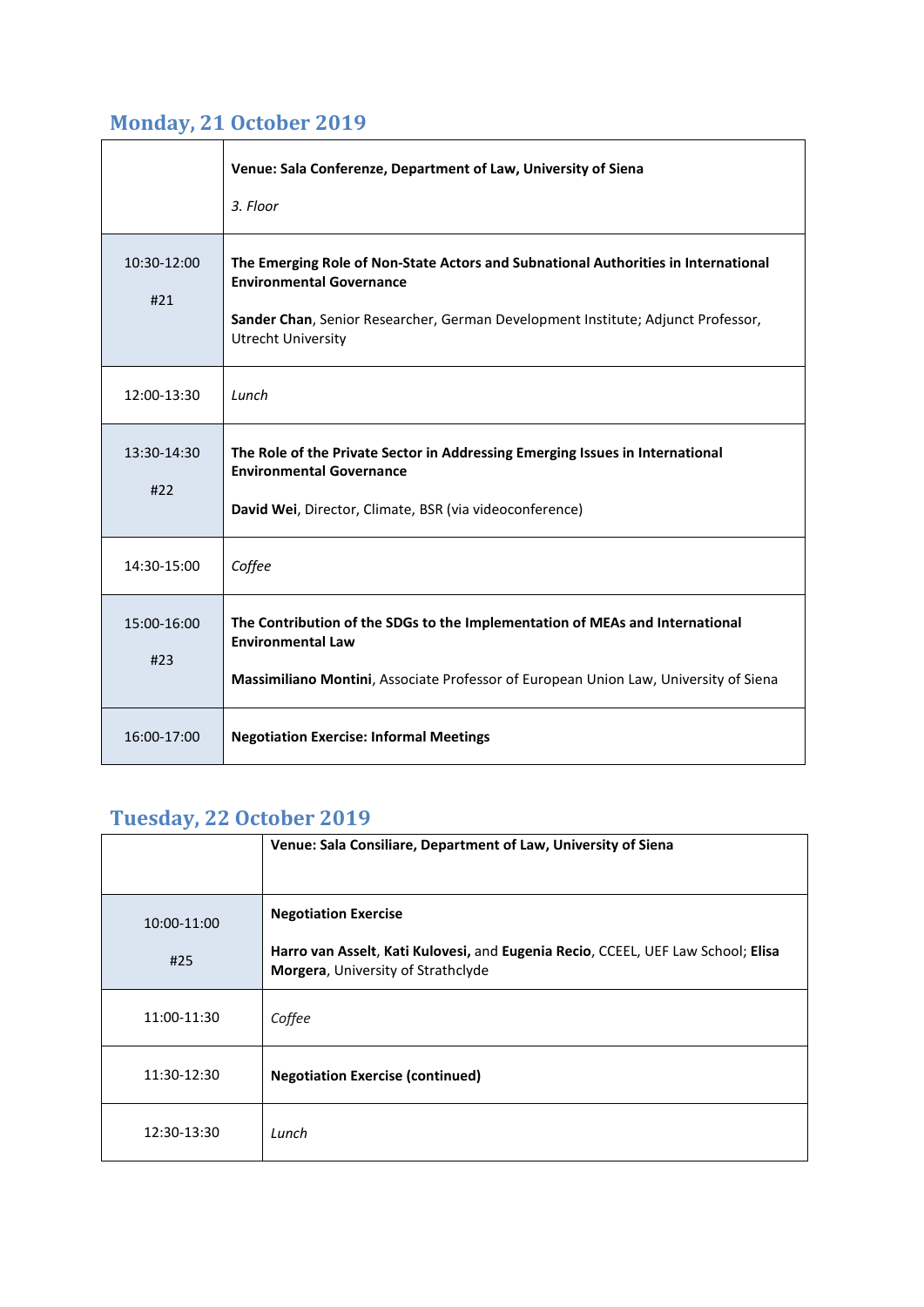| 13:00-15:00 | <b>Negotiation Exercise (continued)</b> |
|-------------|-----------------------------------------|
| 15:00-15:30 | Coffee                                  |
| 15:30-17:00 | <b>Negotiation Exercise (continued)</b> |

## **Wednesday, 23 October 2019**

|             | Venue: Sala Consiliare, Department of Law, University of Siena                                                                                       |
|-------------|------------------------------------------------------------------------------------------------------------------------------------------------------|
| 10:00-11:00 | <b>Negotiation Exercise</b><br>Harro van Asselt, Kati Kulovesi and Eugenia Recio, CCEEL, UEF Law School; Elisa<br>Morgera, University of Strathclyde |
| 11:00-11:30 | Coffee                                                                                                                                               |
| 11:30-13:00 | <b>Negotiation Exercise (continued)</b>                                                                                                              |
| 13:00-14:00 | Lunch                                                                                                                                                |
| 14:00-15:00 | <b>Negotiation Exercise (continued)</b>                                                                                                              |
| 15:30-16:00 | Coffee                                                                                                                                               |
| 16:00-17:30 | <b>Negotiation Exercise: Wrap-up and Evaluation</b>                                                                                                  |
| 19:30       | Closing dinner, Vivace, Via Stalloreggi 62                                                                                                           |

## **Thursday, 24 October 2019**

|              | Venue: Aula Magna, Department of Law, University of Siena |
|--------------|-----------------------------------------------------------|
| $9:00-10:00$ | <b>Course Feedback and Evaluation</b>                     |

٦